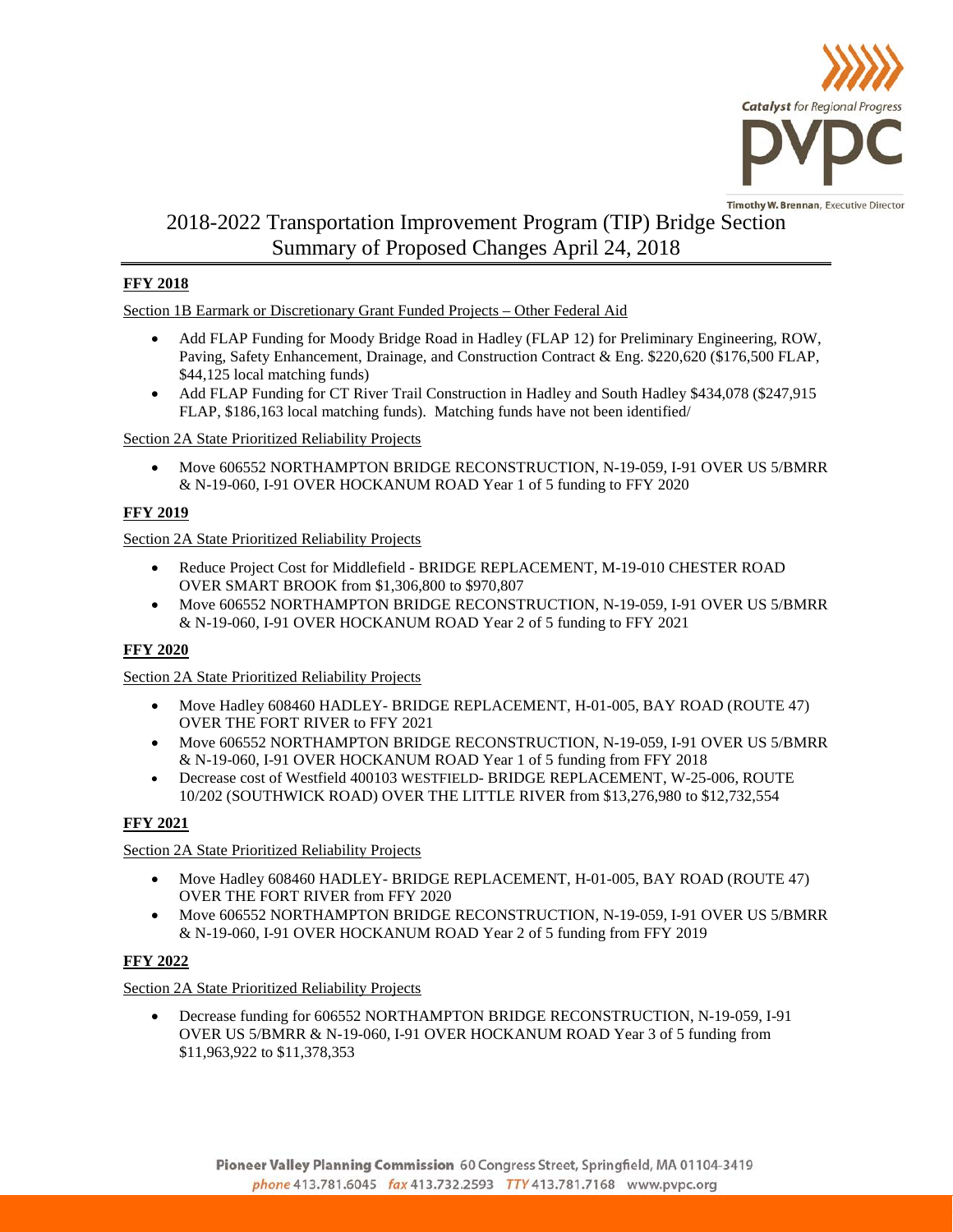STP = Surface Transportation Program CMAQ = Congestion Mitigation Air Quality HSIP = Highway Safety Improvement Program SW = Statewide SRS = Safe Routes to School **NHFP** = National Highway Freight Program

FLAP = Federal Lands Access Program changes made during public review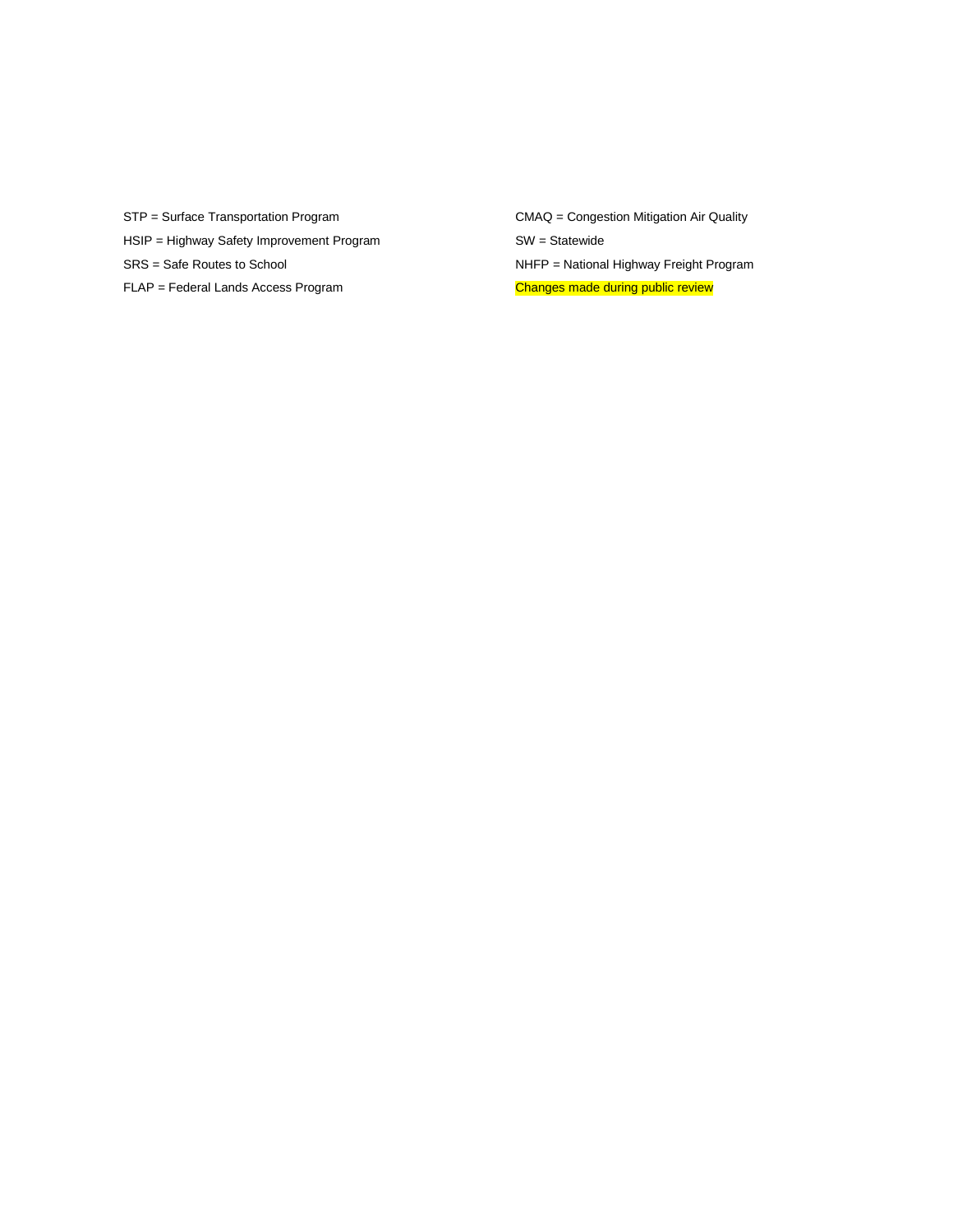| 2018                                                        |                                        |                                |                                            |                               | <b>Pioneer Valley Region Transportation Improvement Program</b>                                                                                                    |                                        |                                           |                                               |                                                                                     |                               |                                                                                                                                                                                                                                                                                                                                                                                                                  |
|-------------------------------------------------------------|----------------------------------------|--------------------------------|--------------------------------------------|-------------------------------|--------------------------------------------------------------------------------------------------------------------------------------------------------------------|----------------------------------------|-------------------------------------------|-----------------------------------------------|-------------------------------------------------------------------------------------|-------------------------------|------------------------------------------------------------------------------------------------------------------------------------------------------------------------------------------------------------------------------------------------------------------------------------------------------------------------------------------------------------------------------------------------------------------|
| Amendment /<br>Adjustment Type ▼                            | <b>STIP</b><br>Program ▼               | <b>MassDOT</b><br>Project ID ▼ | Metropolitan<br>Planning<br>Organization ▼ | <b>Municipality</b><br>Name ▼ | <b>MassDOT</b><br>Project<br>Description                                                                                                                           | MassDOT Funding<br>District ▼ Source ▼ |                                           | Total<br>Programmed Funds ▼<br><b>Funds</b> ▼ | Federal                                                                             | Non-Federal<br><b>Funds ▼</b> | Additional Information ▼<br>Present information as follows, if applicable: a)<br>Planning / Design / or Construction; b) total project cost<br>and funding sources used; c) advance construction<br>status; d) MPO project score; e) name of entity<br>receiving a transfer; f) name of entity paying the non-<br>state non-federal match; g) earmark details; h) TAP<br>project proponent; i) other information |
| Section 1B / Earmark or Discretionary Grant Funded Projects |                                        |                                |                                            |                               |                                                                                                                                                                    |                                        |                                           |                                               |                                                                                     |                               |                                                                                                                                                                                                                                                                                                                                                                                                                  |
| Other Federal Aid                                           |                                        |                                |                                            |                               |                                                                                                                                                                    |                                        |                                           |                                               |                                                                                     |                               |                                                                                                                                                                                                                                                                                                                                                                                                                  |
|                                                             | Earmark<br>Discretionary               | 603449                         | <b>Pioneer Valley</b>                      | Westfield                     | WESTFIELD-ROUTE 20 ACCESS<br><b>IMPROVEMENTS ON COURT STREET &amp;</b><br><b>WESTERN AVENUE, FROM LLEWELLYN</b><br>DRIVE EASTERLY TO LLOYDS HILL ROAD<br>(PHASE I) | $\overline{2}$                         | HPP                                       | \$2,503,688                                   | \$ 2.002.950                                                                        | 500.738<br>\$                 | Construction / (YOE \$6,133,933 HPP, STP)<br>57.5 TEC / (Demo ID-MA206, HPP-4287<br>\$2.503.688 with Match) / 25%                                                                                                                                                                                                                                                                                                |
| Amendment: Add<br><b>Funding</b>                            | Earmark<br><b>Discretionary</b>        |                                | <b>FLAP MA 12 Pioneer Valley</b>           | <b>Hadley</b>                 | <b>Moddy Bridge Road</b>                                                                                                                                           | 2 <sup>7</sup>                         | <b>FLAP</b>                               | $\mathbf{\hat{x}}$<br>220,620                 | $\mathbf{s}$<br>176,500                                                             | $\mathbf{s}$<br>44,125        | <b>Preliminary Engineering, ROW, Paving, Safety</b><br><b>Enhancement, Drainage, Construction Contract</b><br>& Eng.                                                                                                                                                                                                                                                                                             |
| Amendment: Add<br><b>Funding</b>                            | <b>Earmark</b><br><b>Discretionary</b> |                                | <b>FLAP MA 13 Pioneer Valley</b>           | <b>Multiple</b>               | Hadley, Northampton, South Hadley - CT River<br><b>Trail Construction</b>                                                                                          | $\overline{2}$                         | <b>FLAP</b>                               | 434,078                                       | 247,915<br>$\mathbf{R}$                                                             | $\mathbf{s}$<br>186.163       | Bicycle/Pedestrian Facility, Construction Eng.                                                                                                                                                                                                                                                                                                                                                                   |
|                                                             |                                        |                                |                                            |                               |                                                                                                                                                                    |                                        |                                           |                                               | Other Federal Aid subtotal $\blacktriangleright$   \$ 3,158,386   \$ 2,427,365   \$ |                               | 731,026   Funding Split Varies by Funding Source                                                                                                                                                                                                                                                                                                                                                                 |
| Section 2A / State Prioritized Reliability Projects         |                                        |                                |                                            |                               |                                                                                                                                                                    |                                        |                                           |                                               |                                                                                     |                               |                                                                                                                                                                                                                                                                                                                                                                                                                  |
| Bridge Program / Inspections                                |                                        |                                |                                            |                               |                                                                                                                                                                    |                                        |                                           |                                               |                                                                                     |                               |                                                                                                                                                                                                                                                                                                                                                                                                                  |
|                                                             | <b>Bridge Program</b>                  | Project #                      | <b>MPO</b>                                 | Municipalities                | Description                                                                                                                                                        | <b>District</b>                        | <b>NHPP</b>                               | $\mathbf{s}$                                  | \$                                                                                  | \$                            |                                                                                                                                                                                                                                                                                                                                                                                                                  |
|                                                             |                                        |                                |                                            |                               |                                                                                                                                                                    |                                        | Bridge Program / Inspections subtotal ▶ S |                                               | \$<br>$\overline{a}$                                                                | \$                            | ◀ Funding Split Varies by Funding Source                                                                                                                                                                                                                                                                                                                                                                         |
|                                                             |                                        |                                |                                            |                               |                                                                                                                                                                    |                                        |                                           |                                               |                                                                                     |                               |                                                                                                                                                                                                                                                                                                                                                                                                                  |
| Bridge Program / Off-System                                 | Bridge Program                         | Project#                       | <b>IMPO</b>                                | Municipalities                | Description                                                                                                                                                        | <b>District</b>                        | STP-BR-OFF \$                             |                                               | \$<br>$\sim$                                                                        | \$<br>$\sim$                  |                                                                                                                                                                                                                                                                                                                                                                                                                  |
|                                                             |                                        |                                |                                            |                               |                                                                                                                                                                    |                                        | Bridge Program / Off-System subtotal ▶ S  |                                               | \$<br>$\overline{\phantom{a}}$                                                      | \$                            | ◀ 80% Federal + 20% Non-Federal                                                                                                                                                                                                                                                                                                                                                                                  |
|                                                             |                                        |                                |                                            |                               |                                                                                                                                                                    |                                        |                                           |                                               |                                                                                     |                               |                                                                                                                                                                                                                                                                                                                                                                                                                  |
| Bridge Program / On-System (NHS)                            |                                        |                                |                                            |                               | <b>NORTHAMPTON-BRIDGE</b>                                                                                                                                          |                                        |                                           |                                               |                                                                                     |                               |                                                                                                                                                                                                                                                                                                                                                                                                                  |
| <b>Amendment: Move</b><br>Project (To 2020)                 | <b>Bridge Program</b>                  | 606552                         | Pioneer Valley                             | <b>Northampton</b>            | RECONSTRUCTION, N-19-059, I-91 OVER US<br>5/BMRR & N-19-060, I-91 OVER HOCKANUM<br><b>ROAD</b>                                                                     | $\overline{2}$                         | NHPP-On                                   | $\mathbf{\hat{x}}$                            | <sub>\$</sub>                                                                       | $\mathbf{s}$                  | AC Year 1 (\$10,000,000) of 5, Total Cost<br>\$56,891,767                                                                                                                                                                                                                                                                                                                                                        |
|                                                             | <b>Bridge Program</b>                  | 600936                         | <b>Pioneer Vallev</b>                      | Holyoke                       | HOLYOKE- BRIDGE REPLACEMENT. H-21-<br>018. LYMAN STREET OVER FIRST LEVEL<br>CANAL                                                                                  | 2                                      | NHPP-On                                   | \$<br>8.019.034                               | \$6,415,227                                                                         | \$1,603,807                   |                                                                                                                                                                                                                                                                                                                                                                                                                  |
|                                                             |                                        |                                |                                            |                               | Bridge Program / On-System (NHS) subtotal > \$ 8,019,034                                                                                                           |                                        |                                           |                                               | \$6,415,227                                                                         | \$1,603,807                   | ◀ Funding Split Varies by Funding Source                                                                                                                                                                                                                                                                                                                                                                         |
| Bridge Program / On-System (Non-NHS)                        |                                        |                                |                                            |                               |                                                                                                                                                                    |                                        |                                           |                                               |                                                                                     |                               |                                                                                                                                                                                                                                                                                                                                                                                                                  |
|                                                             | <b>Bridge Program</b>                  | 608870                         | <b>Pioneer Valley</b>                      | Palmer                        | PALMER - BRIDGE REHABIILITATION, P-01-<br>005, MAIN STREET OVER QUABOAG RIVER                                                                                      | $\overline{2}$                         | NHPP-Off                                  | \$3.000.000                                   | $\frac{1}{2}$<br>2,400,000                                                          | \$<br>600,000                 |                                                                                                                                                                                                                                                                                                                                                                                                                  |
|                                                             |                                        |                                |                                            |                               | Bridge Program / On-System (Non-NHS) subtotal $\blacktriangleright$                                                                                                |                                        |                                           | \$3,000,000                                   | \$2,400,000                                                                         | \$<br>600,000                 | ◀ 80% Federal + 20% Non-Federal                                                                                                                                                                                                                                                                                                                                                                                  |
| Bridge Program / Systematic Maintenance                     |                                        |                                |                                            |                               |                                                                                                                                                                    |                                        |                                           |                                               |                                                                                     |                               |                                                                                                                                                                                                                                                                                                                                                                                                                  |
|                                                             |                                        |                                |                                            |                               | CUMMINGTON- BRIDGE MAINTENANCE, C-21                                                                                                                               | 1                                      | NHPP-On                                   | \$                                            | \$.                                                                                 | \$                            |                                                                                                                                                                                                                                                                                                                                                                                                                  |
|                                                             | <b>Bridge Program</b>                  | 607939                         | <b>Pioneer Valley</b>                      | Cummington                    | 025, ROUTE 9 OVER THE WESTFIELD RIVER                                                                                                                              |                                        |                                           | 312,000                                       | 249,600                                                                             | 62,400                        |                                                                                                                                                                                                                                                                                                                                                                                                                  |
|                                                             | <b>Bridge Program</b>                  | 607959                         | <b>Pioneer Valley</b>                      | Cummington                    | HOLYOKE- STRUCTURAL STEEL BEAM<br>CLEANING AND PAINTING, H-21-048, I-91 NB<br>& SB OVER WESTFIELD ROAD                                                             | $\overline{2}$                         | NHPP-On                                   | \$1,564,622                                   | \$ 1,251,698                                                                        | $\mathbb{S}$<br>312,924       |                                                                                                                                                                                                                                                                                                                                                                                                                  |
|                                                             |                                        |                                |                                            |                               | Bridge Program / Systematic Maintenance subtotal $\blacktriangleright$   \$ 1,876,622   \$ 1,501,298   \$                                                          |                                        |                                           |                                               |                                                                                     |                               | 375,324 < Funding Split Varies by Funding Source                                                                                                                                                                                                                                                                                                                                                                 |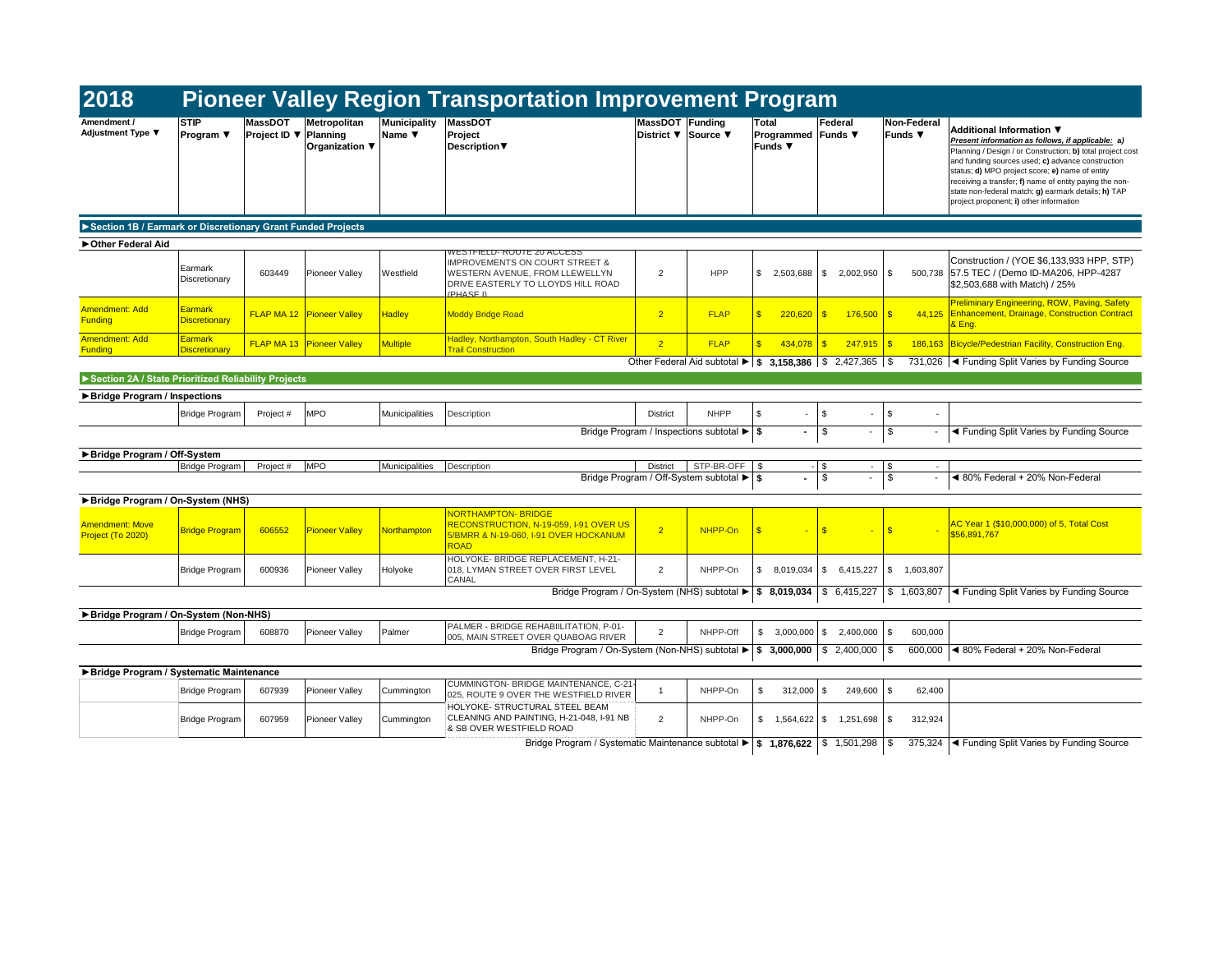| 2019                                                |                          |                                         |                                |                               | <b>Pioneer Valley Region Transportation Improvement Program</b>                                                             |                                        |                                           |                                             |                          |              |                          |              |                          |                                                                                                                                                                                                                                                                                                                                                                                                                  |
|-----------------------------------------------------|--------------------------|-----------------------------------------|--------------------------------|-------------------------------|-----------------------------------------------------------------------------------------------------------------------------|----------------------------------------|-------------------------------------------|---------------------------------------------|--------------------------|--------------|--------------------------|--------------|--------------------------|------------------------------------------------------------------------------------------------------------------------------------------------------------------------------------------------------------------------------------------------------------------------------------------------------------------------------------------------------------------------------------------------------------------|
| Amendment /<br><b>Adjustment Type ▼</b>             | <b>STIP</b><br>Program ▼ | <b>MassDOT</b><br>Project ID ▼ Planning | Metropolitan<br>Organization ▼ | <b>Municipality</b><br>Name ▼ | <b>MassDOT</b><br>Project<br>Description ▼                                                                                  | MassDOT Funding<br>District ▼ Source ▼ |                                           | Total<br>Programmed Funds ▼<br>Funds $\Psi$ |                          | Federal      |                          | Funds ▼      | Non-Federal              | Additional Information ▼<br>Present information as follows, if applicable: a)<br>Planning / Design / or Construction; b) total project cost<br>and funding sources used; c) advance construction<br>status; d) MPO project score; e) name of entity<br>receiving a transfer; f) name of entity paying the non-<br>state non-federal match; g) earmark details; h) TAP<br>project proponent; i) other information |
| Section 2A / State Prioritized Reliability Projects |                          |                                         |                                |                               |                                                                                                                             |                                        |                                           |                                             |                          |              |                          |              |                          |                                                                                                                                                                                                                                                                                                                                                                                                                  |
| ▶ Bridge Program / Inspections                      |                          |                                         |                                |                               |                                                                                                                             |                                        |                                           |                                             |                          |              |                          |              |                          |                                                                                                                                                                                                                                                                                                                                                                                                                  |
|                                                     | <b>Bridge Program</b>    | Project #                               | <b>MPO</b>                     | Municipalities                | Description                                                                                                                 | <b>District</b>                        | <b>NHPP</b>                               | \$.                                         | $\overline{\phantom{a}}$ | \$           | $\overline{\phantom{a}}$ | <b>S</b>     | ٠                        |                                                                                                                                                                                                                                                                                                                                                                                                                  |
|                                                     |                          |                                         |                                |                               |                                                                                                                             |                                        | Bridge Program / Inspections subtotal ▶ S |                                             |                          | \$           | -                        | $\mathbf{s}$ |                          | ◀ Funding Split Varies by Funding Source                                                                                                                                                                                                                                                                                                                                                                         |
| Bridge Program / Off-System                         |                          |                                         |                                |                               |                                                                                                                             |                                        |                                           |                                             |                          |              |                          |              |                          |                                                                                                                                                                                                                                                                                                                                                                                                                  |
| <b>Adjustment: Cost</b><br><b>Decrease</b>          | Bridge Program           | 608249                                  | <b>Pioneer Valley</b>          | Middlefield                   | MIDDLEFIELD- BRIDGE REPLACEMENT, M-19-<br>010. CHESTER ROAD OVER SMART BROOK                                                |                                        | STP-BR-OFF                                |                                             | 970.807                  | $\mathbf{R}$ | $776,646$ \$             |              | 194.161                  | Decrease Cost from \$1,306,800                                                                                                                                                                                                                                                                                                                                                                                   |
|                                                     |                          |                                         |                                |                               |                                                                                                                             |                                        | Bridge Program / Off-System subtotal ▶ S  |                                             | 970,807                  | \$           | 776.646                  | -9           | 194.161                  | ◀ 80% Federal + 20% Non-Federal                                                                                                                                                                                                                                                                                                                                                                                  |
| Bridge Program / On-System (NHS)                    |                          |                                         |                                |                               |                                                                                                                             |                                        |                                           |                                             |                          |              |                          |              |                          |                                                                                                                                                                                                                                                                                                                                                                                                                  |
| <b>Amendment: Move</b><br>Project (To 2021)         | <b>Bridge Program</b>    | 606552                                  | <b>Pioneer Valley</b>          | Northampton                   | <b>NORTHAMPTON-BRIDGE</b><br>RECONSTRUCTION, N-19-059, I-91 OVER US<br>5/BMRR & N-19-060. I-91 OVER HOCKANUM<br><b>ROAD</b> | $\overline{2}$                         | NHPP-On                                   | $\mathbf{s}$                                |                          | $\mathbf{s}$ | ٠                        | $\mathbf{S}$ |                          | AC Year 2 (\$10,642,615) of 5, Total Cost<br>\$56.891.767                                                                                                                                                                                                                                                                                                                                                        |
|                                                     |                          |                                         |                                |                               | Bridge Program / On-System (NHS) subtotal ▶ \$                                                                              |                                        |                                           |                                             | $\sim$                   | \$           | $\overline{\phantom{a}}$ | <b>S</b>     | $\overline{\phantom{a}}$ | ◀ Funding Split Varies by Funding Source                                                                                                                                                                                                                                                                                                                                                                         |
| Bridge Program / On-System (Non-NHS)                |                          |                                         |                                |                               |                                                                                                                             |                                        |                                           |                                             |                          |              |                          |              |                          |                                                                                                                                                                                                                                                                                                                                                                                                                  |
|                                                     | Bridge Program           | Project #                               | <b>MPO</b>                     | Municipalities                | Description                                                                                                                 | <b>District</b>                        | NHPP-Off                                  | $\mathfrak{L}$                              |                          | \$           | ٠                        | $\sqrt{3}$   | ٠                        |                                                                                                                                                                                                                                                                                                                                                                                                                  |
|                                                     |                          |                                         |                                |                               | Bridge Program / On-System (Non-NHS) subtotal ▶ \$                                                                          |                                        |                                           |                                             |                          | \$           | $\blacksquare$           | <b>S</b>     | $\sim$                   | ◀ 80% Federal + 20% Non-Federal                                                                                                                                                                                                                                                                                                                                                                                  |
| Bridge Program / Systematic Maintenance             |                          |                                         |                                |                               |                                                                                                                             |                                        |                                           |                                             |                          |              |                          |              |                          |                                                                                                                                                                                                                                                                                                                                                                                                                  |
|                                                     | <b>Bridge Program</b>    | 608258                                  | <b>Pioneer Valley</b>          | Huntington                    | HUNTINGTON- SYSTEMATIC BRIDGE<br>MAINTENANCE, H-27-007, ROUTE 112 OVER<br><b>WEST BRANCH OF WESTFIELD RIVER</b>             |                                        | NHPP-Off                                  | \$                                          | 419,445                  | -S           | $335,556$ \$             |              |                          | 83,889 Construction                                                                                                                                                                                                                                                                                                                                                                                              |
|                                                     |                          |                                         |                                |                               | Bridge Program / Systematic Maintenance subtotal ▶ S                                                                        |                                        |                                           |                                             | 419.445                  | l \$         | $335.556$ \$             |              |                          | 83,889  ◀ Funding Split Varies by Funding Source                                                                                                                                                                                                                                                                                                                                                                 |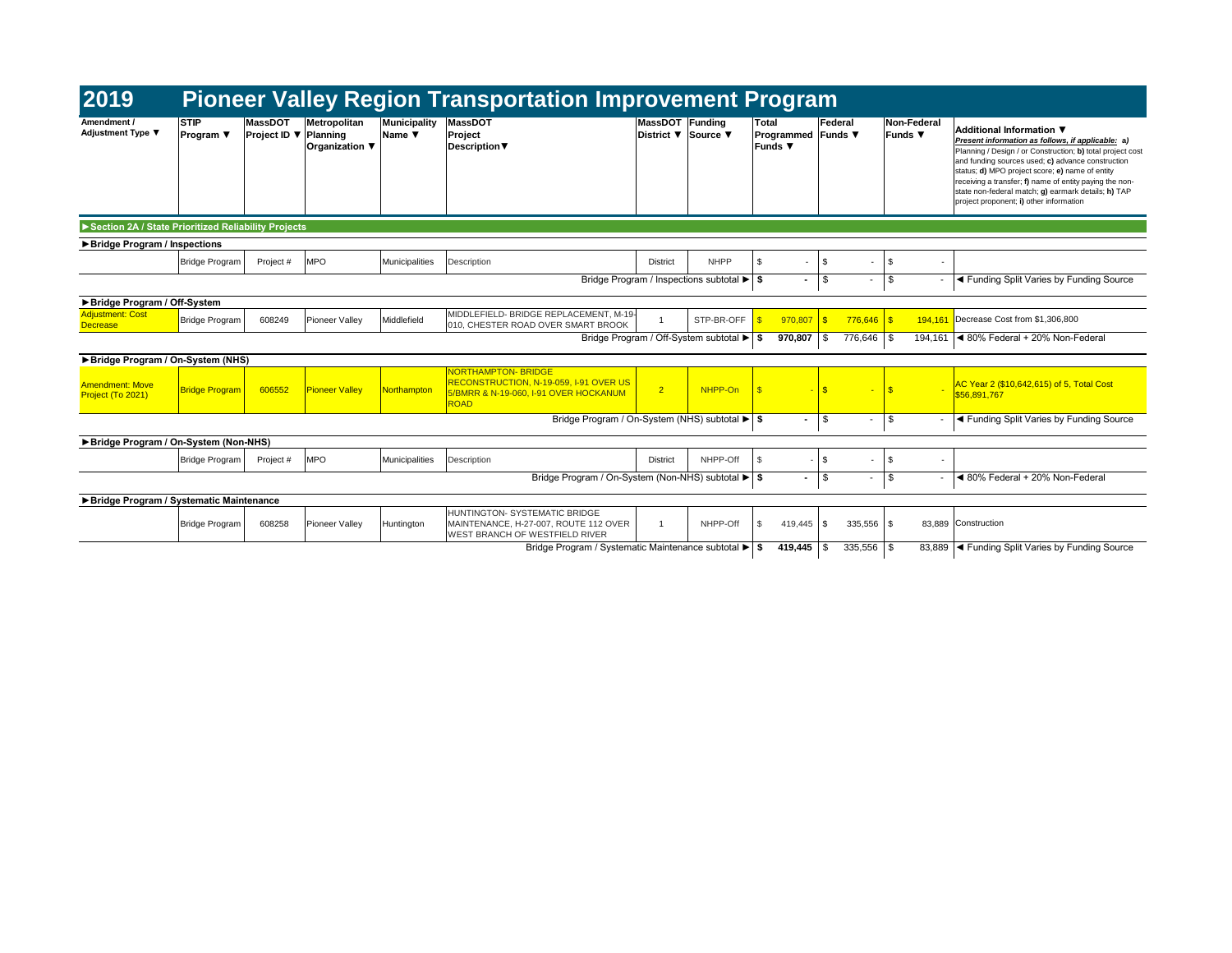| 2020<br><b>Pioneer Valley Region Transportation Improvement Program</b> |                                 |                                                |                                       |                               |                                                                                                                             |                 |                                                     |                                                      |               |              |                               |                                                                                                                                                                                                                                                                                                                                                                                                                  |
|-------------------------------------------------------------------------|---------------------------------|------------------------------------------------|---------------------------------------|-------------------------------|-----------------------------------------------------------------------------------------------------------------------------|-----------------|-----------------------------------------------------|------------------------------------------------------|---------------|--------------|-------------------------------|------------------------------------------------------------------------------------------------------------------------------------------------------------------------------------------------------------------------------------------------------------------------------------------------------------------------------------------------------------------------------------------------------------------|
| Amendment /<br>Adjustment Type ▼                                        | <b>STIP</b><br><b>Program</b> ▼ | <b>MassDOT</b><br><b>Project ID ▼ Planning</b> | Metropolitan<br><b>Organization</b> ▼ | <b>Municipality</b><br>Name ▼ | <b>MassDOT</b><br>Project<br>Description                                                                                    | MassDOT Funding | District <b>▼</b> Source ▼                          | Total<br><b>Programmed Funds</b> ▼<br><b>Funds ▼</b> | Federal       |              | <b>Non-Federal</b><br>Funds ▼ | Additional Information ▼<br>Present information as follows, if applicable: a)<br>Planning / Design / or Construction; b) total project cost<br>and funding sources used; c) advance construction<br>status; d) MPO project score; e) name of entity<br>receiving a transfer; f) name of entity paying the non-<br>state non-federal match; g) earmark details; h) TAP<br>project proponent; i) other information |
| Section 2A / State Prioritized Reliability Projects                     |                                 |                                                |                                       |                               |                                                                                                                             |                 |                                                     |                                                      |               |              |                               |                                                                                                                                                                                                                                                                                                                                                                                                                  |
| ▶ Bridge Program / Inspections                                          |                                 |                                                |                                       |                               |                                                                                                                             |                 |                                                     |                                                      |               |              |                               |                                                                                                                                                                                                                                                                                                                                                                                                                  |
|                                                                         | <b>Bridge Program</b>           | Project #                                      | <b>MPO</b>                            | <b>Municipalities</b>         | Description                                                                                                                 | <b>District</b> | <b>NHPP</b>                                         | \$                                                   | \$            |              | \$<br>$\sim$                  |                                                                                                                                                                                                                                                                                                                                                                                                                  |
|                                                                         |                                 |                                                |                                       |                               |                                                                                                                             |                 | Bridge Program / Inspections subtotal ▶ S           |                                                      | \$.           |              | \$                            | ◀ Funding Split Varies by Funding Source                                                                                                                                                                                                                                                                                                                                                                         |
| Bridge Program / Off-System                                             |                                 |                                                |                                       |                               |                                                                                                                             |                 |                                                     |                                                      |               |              |                               |                                                                                                                                                                                                                                                                                                                                                                                                                  |
|                                                                         | <b>Bridge Program</b>           | 608631                                         | <b>Pioneer Valley</b>                 | Westhampton                   | WESTHAMPTON- BRIDGE REPLACEMENT,<br>W-27-005, KINGS HIGHWAY OVER N<br><b>BRANCH MANHAN RIVER</b>                            | 2               | STP-BR-OFF                                          | \$<br>3,072,000                                      | s.            | 2,457,600 \$ | 614.400                       | Construction                                                                                                                                                                                                                                                                                                                                                                                                     |
|                                                                         |                                 |                                                |                                       |                               |                                                                                                                             |                 | Bridge Program / Off-System subtotal > \$ 3,072,000 |                                                      |               | \$2,457,600  | 614.400<br>\$.                | ◀ 80% Federal + 20% Non-Federal                                                                                                                                                                                                                                                                                                                                                                                  |
| Bridge Program / On-System (NHS)                                        |                                 |                                                |                                       |                               |                                                                                                                             |                 |                                                     |                                                      |               |              |                               |                                                                                                                                                                                                                                                                                                                                                                                                                  |
| <b>Amendment: Move</b><br>Project (To 2021)                             | <b>Bridge Program</b>           | 608460                                         | <b>Pioneer Valley</b>                 | <b>Hadley</b>                 | HADLEY- BRIDGE REPLACEMENT, H-01-005.<br><b>BAY ROAD (ROUTE 47) OVER THE FORT</b><br><b>RIVER</b>                           | $\overline{2}$  | NHPP-On                                             | $\mathbf{s}$                                         | $\mathbf{s}$  |              | \$.                           | Construction \$5,647,995                                                                                                                                                                                                                                                                                                                                                                                         |
| <b>Amendment: Move</b><br>Project (From 2018)                           | <b>Bridge Program</b>           | 606552                                         | Pioneer Valley                        | <b>Northampton</b>            | <b>NORTHAMPTON-BRIDGE</b><br>RECONSTRUCTION, N-19-059, I-91 OVER US<br>5/BMRR & N-19-060, I-91 OVER HOCKANUM<br><b>ROAD</b> | $\overline{2}$  | NHPP-On                                             |                                                      |               |              |                               | \$ 11.378.353 \ \ \$ 9.102.682 \ \ \$ 2.275.671 \ AC Year 1 of 5, Total Cost \$56,891,767                                                                                                                                                                                                                                                                                                                        |
| <b>Adjustment: Cost</b><br><b>Decrease</b>                              | <b>Bridge Program</b>           | 400103                                         | Pioneer Valley                        | Westfield                     | WESTFIELD- BRIDGE REPLACEMENT. W-25-<br>006, ROUTE 10/202 (SOUTHWICK ROAD)<br><b>OVER THE LITTLE RIVER</b>                  | 2               | NHPP-On                                             | $$12.732.554$ $$10.186.043$ $$5$                     |               |              | 2.546.511                     | Decrease Cost from \$13,276,980                                                                                                                                                                                                                                                                                                                                                                                  |
|                                                                         |                                 |                                                |                                       |                               | Bridge Program / On-System (NHS) subtotal $\blacktriangleright$ \$ 24,110,907 \ \$ 19,288,726 \ \$ 4,822,181                |                 |                                                     |                                                      |               |              |                               | ◀ Funding Split Varies by Funding Source                                                                                                                                                                                                                                                                                                                                                                         |
| Bridge Program / On-System (Non-NHS)                                    |                                 |                                                |                                       |                               |                                                                                                                             |                 |                                                     |                                                      |               |              |                               |                                                                                                                                                                                                                                                                                                                                                                                                                  |
|                                                                         | Bridge Program                  | Project #                                      | <b>MPO</b>                            | Municipalities                | Description                                                                                                                 | <b>District</b> | NHPP-Off                                            | $\sqrt{3}$                                           | <b>S</b>      | ÷.           | - \$<br>$\sim$                |                                                                                                                                                                                                                                                                                                                                                                                                                  |
|                                                                         |                                 |                                                |                                       |                               | Bridge Program / On-System (Non-NHS) subtotal ► \$                                                                          |                 |                                                     |                                                      | $\mathcal{F}$ |              | $\mathfrak{L}$                | ◀ 80% Federal + 20% Non-Federal                                                                                                                                                                                                                                                                                                                                                                                  |
| Bridge Program / Systematic Maintenance                                 |                                 |                                                |                                       |                               |                                                                                                                             |                 |                                                     |                                                      |               |              |                               |                                                                                                                                                                                                                                                                                                                                                                                                                  |
|                                                                         | <b>Bridge Program</b>           | Project #                                      | <b>MPO</b>                            | Municipalities                | Description                                                                                                                 | <b>District</b> | NHPP-On                                             | $\mathfrak{L}$                                       | <b>S</b>      | $ \vert$ \$  | $\sim$                        |                                                                                                                                                                                                                                                                                                                                                                                                                  |
|                                                                         |                                 |                                                |                                       |                               | Bridge Program / Systematic Maintenance subtotal ▶ S                                                                        |                 |                                                     |                                                      | \$.           |              | $\mathbf{s}$                  | ◀ Funding Split Varies by Funding Source                                                                                                                                                                                                                                                                                                                                                                         |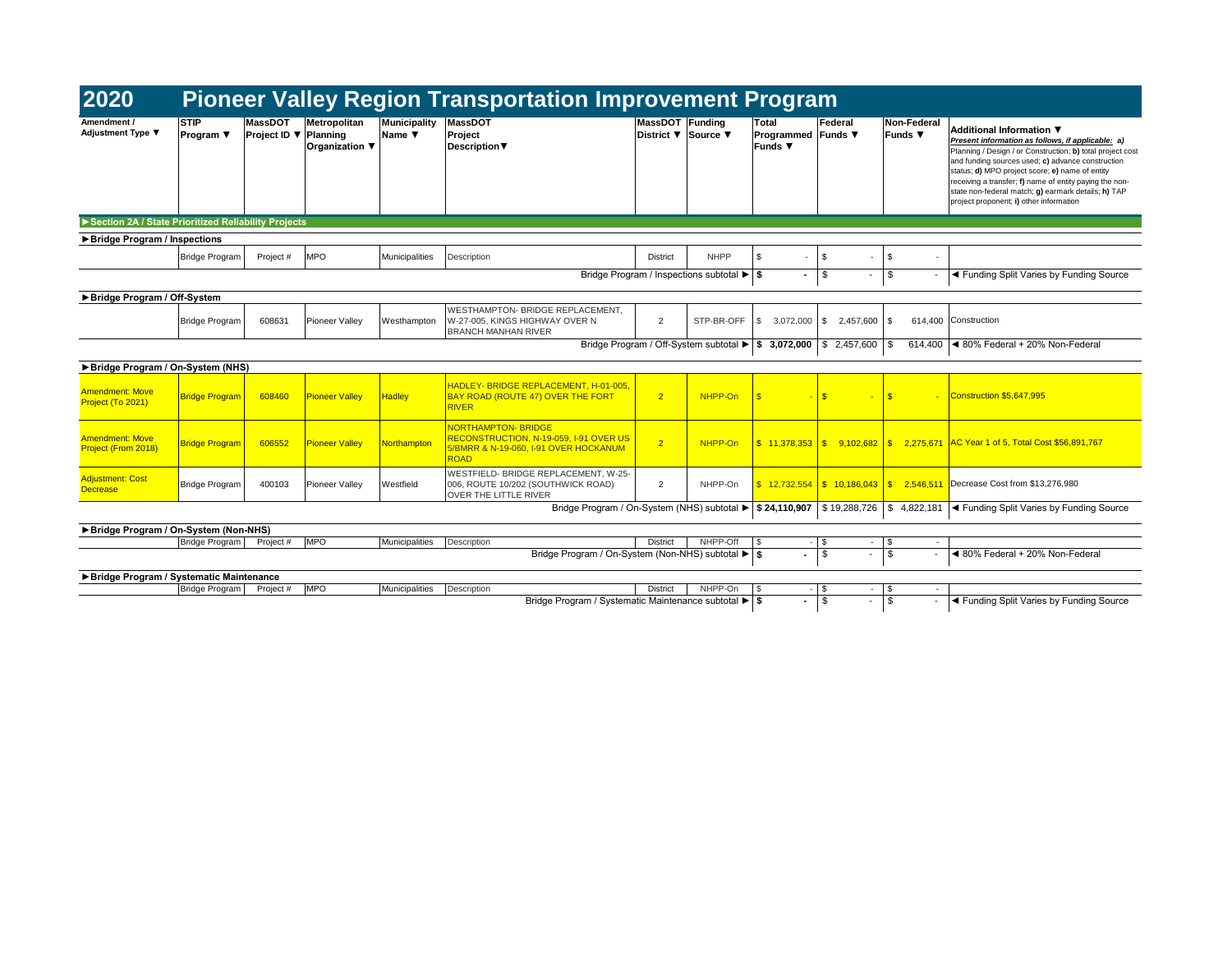| 2021<br><b>Pioneer Valley Region Transportation Improvement Program</b> |                          |                                         |                                |                               |                                                                                                                             |                 |                                           |                                               |                                |                        |                                                                                                                                                                                                                                                                                                                                                                                                                  |
|-------------------------------------------------------------------------|--------------------------|-----------------------------------------|--------------------------------|-------------------------------|-----------------------------------------------------------------------------------------------------------------------------|-----------------|-------------------------------------------|-----------------------------------------------|--------------------------------|------------------------|------------------------------------------------------------------------------------------------------------------------------------------------------------------------------------------------------------------------------------------------------------------------------------------------------------------------------------------------------------------------------------------------------------------|
| Amendment /<br>Adjustment Type ▼                                        | <b>STIP</b><br>Program ▼ | <b>MassDOT</b><br>Project ID ▼ Planning | Metropolitan<br>Organization ▼ | <b>Municipality</b><br>Name ▼ | <b>MassDOT</b><br>Project<br><b>Description</b> ▼                                                                           | MassDOT Funding | District ▼ Source ▼                       | Total<br>Programmed Funds ▼<br><b>Funds</b> ▼ | Federal                        | Non-Federal<br>Funds ▼ | Additional Information ▼<br>Present information as follows, if applicable: a)<br>Planning / Design / or Construction; b) total project cost<br>and funding sources used; c) advance construction<br>status; d) MPO project score; e) name of entity<br>receiving a transfer; f) name of entity paying the non-<br>state non-federal match; g) earmark details; h) TAP<br>project proponent; i) other information |
| Section 2A / State Prioritized Reliability Projects                     |                          |                                         |                                |                               |                                                                                                                             |                 |                                           |                                               |                                |                        |                                                                                                                                                                                                                                                                                                                                                                                                                  |
| ▶ Bridge Program / Inspections                                          |                          |                                         |                                |                               |                                                                                                                             |                 |                                           |                                               |                                |                        |                                                                                                                                                                                                                                                                                                                                                                                                                  |
|                                                                         | Bridge Program           | Project #                               | MPO                            | Municipalities                | Description                                                                                                                 | <b>District</b> | <b>NHPP</b>                               | $\overline{\phantom{a}}$                      | S                              | S<br>$\sim$            |                                                                                                                                                                                                                                                                                                                                                                                                                  |
|                                                                         |                          |                                         |                                |                               |                                                                                                                             |                 | Bridge Program / Inspections subtotal ▶ S |                                               | \$                             | \$                     | ◀ Funding Split Varies by Funding Source                                                                                                                                                                                                                                                                                                                                                                         |
| Bridge Program / Off-System                                             |                          |                                         |                                |                               |                                                                                                                             |                 |                                           |                                               |                                |                        |                                                                                                                                                                                                                                                                                                                                                                                                                  |
|                                                                         | <b>Bridge Program</b>    | Project #                               | <b>MPO</b>                     | Municipalities                | Description                                                                                                                 | <b>District</b> | STP-BR-OFF \$                             |                                               | $\mathbf{s}$<br>$\sim$         | \$<br>$\sim$           |                                                                                                                                                                                                                                                                                                                                                                                                                  |
|                                                                         |                          |                                         |                                |                               |                                                                                                                             |                 | Bridge Program / Off-System subtotal ▶ S  |                                               | \$                             | \$                     | ◀ 80% Federal + 20% Non-Federal                                                                                                                                                                                                                                                                                                                                                                                  |
| Bridge Program / On-System (NHS)                                        |                          |                                         |                                |                               |                                                                                                                             |                 |                                           |                                               |                                |                        |                                                                                                                                                                                                                                                                                                                                                                                                                  |
| <b>Amendment: Move</b><br>Project (From 2020)                           | <b>Bridge Program</b>    | 608460                                  | <b>Pioneer Vallev</b>          | <b>Hadley</b>                 | HADLEY- BRIDGE REPLACEMENT, H-01-005.<br><b>BAY ROAD (ROUTE 47) OVER THE FORT</b><br><b>RIVER</b>                           | 2 <sup>1</sup>  | NHPP-On                                   | $\mathbb{S}$                                  | 4.518.396                      | \$                     | 1.129.599 Construction                                                                                                                                                                                                                                                                                                                                                                                           |
| <b>Amendment: Move</b><br>Project (from 2019)                           | <b>Bridge Program</b>    | 606552                                  | Pioneer Vallev                 | Northampton                   | <b>NORTHAMPTON-BRIDGE</b><br>RECONSTRUCTION, N-19-059, I-91 OVER US<br>5/BMRR & N-19-060, I-91 OVER HOCKANUM<br><b>ROAD</b> | 2 <sup>1</sup>  | NHPP-On                                   |                                               |                                |                        | <u>S  11.378.353 S  9.102.682 S  2.275.671 AC Year 2 of 5, Total Cost \$56,891,767</u>                                                                                                                                                                                                                                                                                                                           |
|                                                                         |                          |                                         |                                |                               | Bridge Program / On-System (NHS) subtotal $\blacktriangleright$ \$ 17,026,348   \$ 13,621,078   \$ 3,405,270                |                 |                                           |                                               |                                |                        | ◀ Funding Split Varies by Funding Source                                                                                                                                                                                                                                                                                                                                                                         |
| Bridge Program / On-System (Non-NHS)                                    |                          |                                         |                                |                               |                                                                                                                             |                 |                                           |                                               |                                |                        |                                                                                                                                                                                                                                                                                                                                                                                                                  |
|                                                                         | <b>Bridge Program</b>    |                                         | Pioneer Vallev                 |                               | #N/A                                                                                                                        | #N/A            | NHPP-On                                   |                                               | -S                             | £.<br><b>COL</b>       |                                                                                                                                                                                                                                                                                                                                                                                                                  |
|                                                                         |                          |                                         |                                |                               | Bridge Program / On-System (Non-NHS) subtotal ▶ \$                                                                          |                 |                                           |                                               | \$                             | $\mathfrak{L}$         | ◀ 80% Federal + 20% Non-Federal                                                                                                                                                                                                                                                                                                                                                                                  |
| Bridge Program / Systematic Maintenance                                 |                          |                                         |                                |                               |                                                                                                                             |                 |                                           |                                               |                                |                        |                                                                                                                                                                                                                                                                                                                                                                                                                  |
|                                                                         | Bridge Program           | Project #                               | <b>MPO</b>                     | Municipalities                | Description                                                                                                                 | <b>District</b> | NHPP-On                                   |                                               | \$                             | £.                     |                                                                                                                                                                                                                                                                                                                                                                                                                  |
|                                                                         |                          |                                         |                                |                               | Bridge Program / Systematic Maintenance subtotal ▶ S                                                                        |                 |                                           |                                               | \$<br>$\overline{\phantom{a}}$ | \$                     | ◀ Funding Split Varies by Funding Source                                                                                                                                                                                                                                                                                                                                                                         |